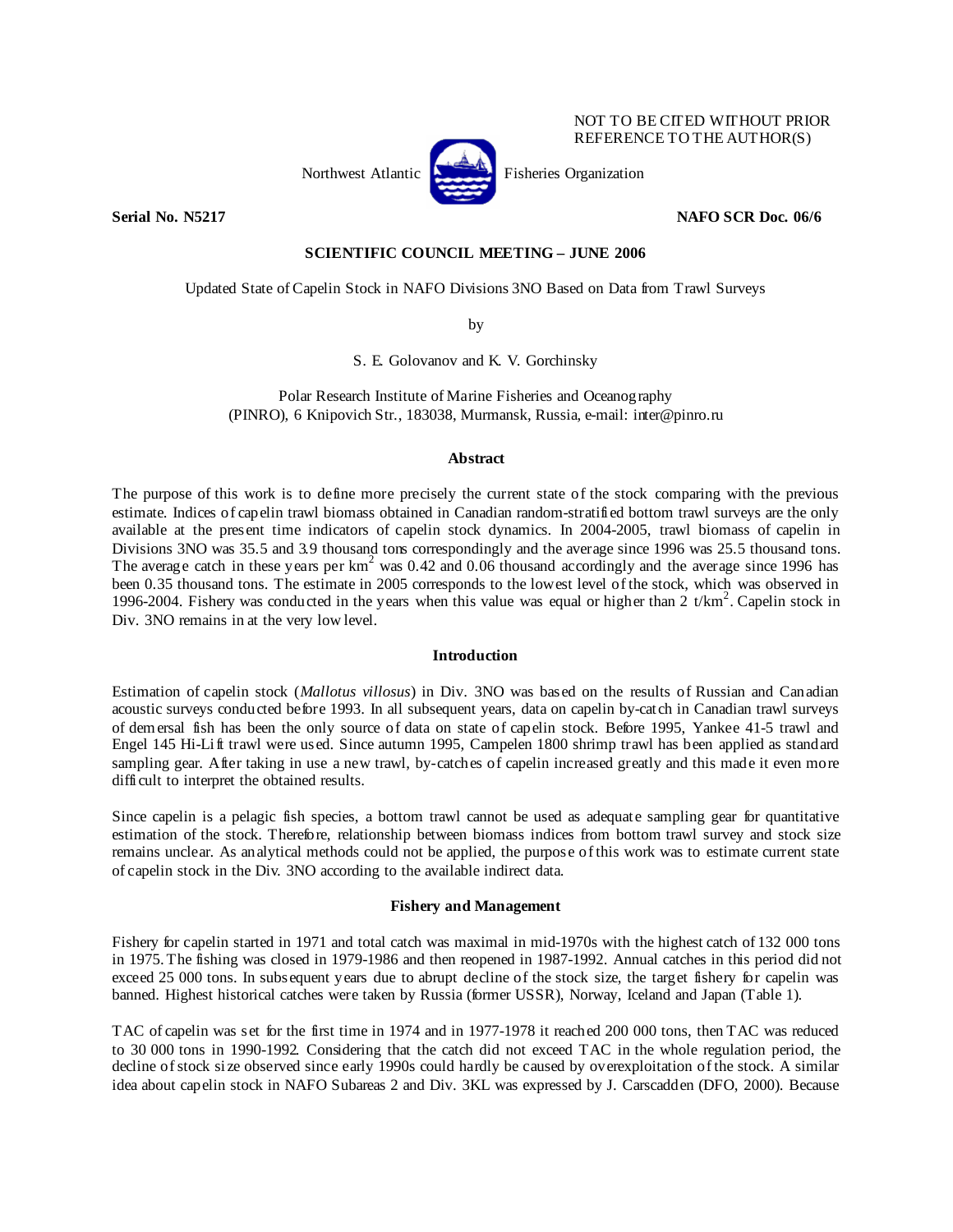of dramatic decline of the capelin stock size since 1993, the ban on target fishery for capelin was imposed as a regulation measure.

#### **Research Surveys**

#### *Stock assessment based on data of acoustic surveys*

Acoustic surveys of capelin stock in Div. 3NO were conducted by the USSR/Russia in 1975-1994 and Canada in 1981-1992. Now, it is difficult to compare the results of these surveys since some Russian assessments were merged for Div. 3LNO. However, both surveys showed that maximum stock size was registered in 1988 and then an abrupt decline was observed after 1990 (Table 2). Despite the collapse of the stock registered in surveys conducted in Div. 3LNO, TAC remained at the same level of 30 000 tons in 2 years.

In recent years, STACFIS several times has advised to conduct investigations of capelin stock in Div. 3NO utilizing trawl-acoustic surveys to allow comparison with historical time series. However, this advice was not followed.

#### *Indices of trawl biomass according to the data from Canadian spring surveys*

Indices of capelin biomass obtained in Canadian random-stratified bottom surveys are the only available at the present time indicators of capelin stock dynamics. Since autumn 1995, Campelen 1800 shrimp trawl has been used as a standard sampling gear instead of Engel 145 Hi-Lift trawl and the catch rate of Campelen trawl for capelin appeared to be much higher (Lilly and Simpson, 2000).

The applicability of biomass indices obtained by Campelen trawl for assessment of capelin stock was investigated by identification of relationship between values of trawl and acoustic biomasses of capelin in Div. 3L obtained in 1999-2004 (Gorchinsky and Golovanov, 2005).

In 1996-2005, when Campelen was used as sampling gear, trawl biomass of capelin in Div. 3NO varied greatly from 3.9 to 58.1 thousand tons (Fig. 1).

Based on the results of classification of average catches per  $1 \text{ km}^2$  in 1990-2004, the estimate in 2005 corresponds to the lowest level of the stock observed in the period 1996-2004 (Fig. 2). Fishing was conducted in the years when this parameter exceeded or was close to 2  $t/km^2$ .

The results of previous assessments show that capelin stock in Div. 3NO remains in depressive state (Shibanov *et al*., 2002, Gorchinsky 2003, 2004, Gorchinsky and Golovanov, 2005). Comparing with previous years, trawl biomass of capelin in 2005 in Div. 3NO was at the lowest level for 1996-2004, which gives ground to prolong advice of the Scientific Council about the ban on target fishery for capelin in 2007-2008. A more precise estimation of the stock will be possible if trawl-acoustic surveys are resumed.

In today situation when the target fishing is banned and no acoustic surveys of capelin in Div. 3NO are conducted on a regular basis, it is impossible to calculate LRPs.

### *Distribution of capelin stock*

In 8 cases during last 10 years capelin stock distributed mostly in Div. 3O or approximately in even proportions between the Divisions (Fig. 1). The characteristic pattern of the distribution was that in odd years main aggregations as a rule occurred on the slopes of the bank and in even years, fish mostly concentrated in the central shallow part of the bank (Fig. 3). In 2005, the distribution was to some extent different from that in previous year and the highest catches were registered in the central shallow part of the bank (Fig. 4).

#### **Acknowledgment**

We would like to express our gratitude to F. K. Mowbray from Department of Fisheries and Oceans, St. John's, Canada for data of Canadian scientists collected in trawl surveys and cooperation on this report.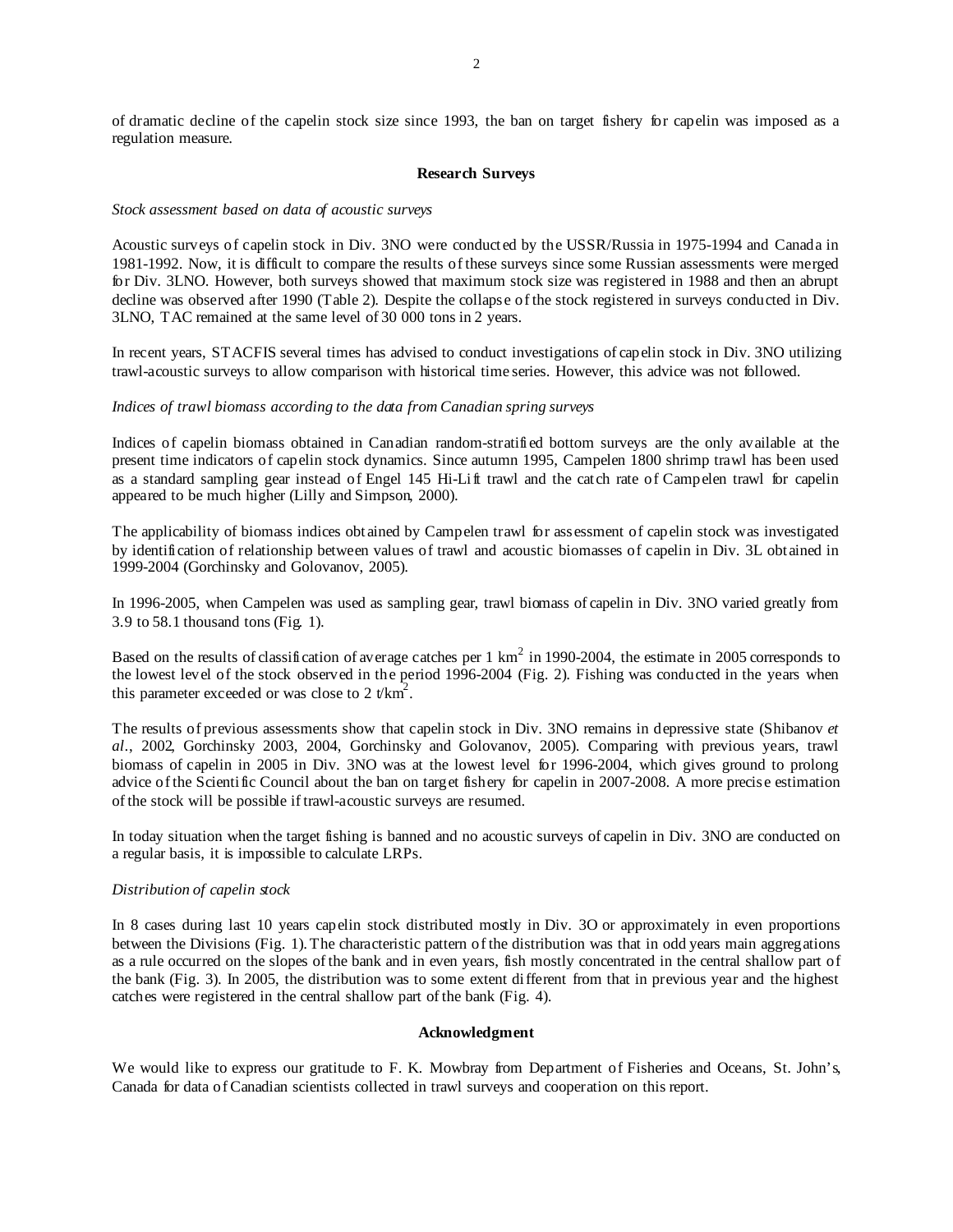### **References**

- CARSCADDEN, J. 2000. Capelin in Subarea2 + Div. 3KL Update. DFO Science Stock Status Report B2-02 (2001), 5 p.
- GORCHINSKY, K. V. 2003. Using Trawlable Biomass Data from Canadian Bottom Trawl Survey in Spring 2002 to estimate Capelin State of the Stock on the Grand Bank. NAFO SCR Doc. 03/37, 6 p.
- GORCHINSKY, K. V. 2004. 2004. Update on Capelin Stock Status in Divisions 3NO. NAFO SCR Doc. 04/17, 5 p.
- GORCHINSKY, K. V., and S. E. GOLOVANOV. 2005. State of Capelin Stock in NAFO Divisions 3NO Based on Data from Trawl Surveys. NAFO SCR Doc. 05/17, 9 p.
- LILLY, G. R., AND M. SIMPSON. 2000. Distribution and biomass of capelin, Arctic cod and sand lance on the Northeast Newfoundland Shelf and Grand Bank as deduced from bottom trawl surveys. DFO Can. Stock Assess. Sec. Res. Doc., 91, p. 1-40.
- SHIBANOV, V. N., K. V. GORCHINSKY, and V. S. MAMYLOV. 2002. An attempt to estimate dynamics of capelin stock on the Grand Bank using trawlable biomass data from Canadian bottom trawl surveys, spring 1990-2001. NAFO SCR Doc. 02/20, p. 1-10.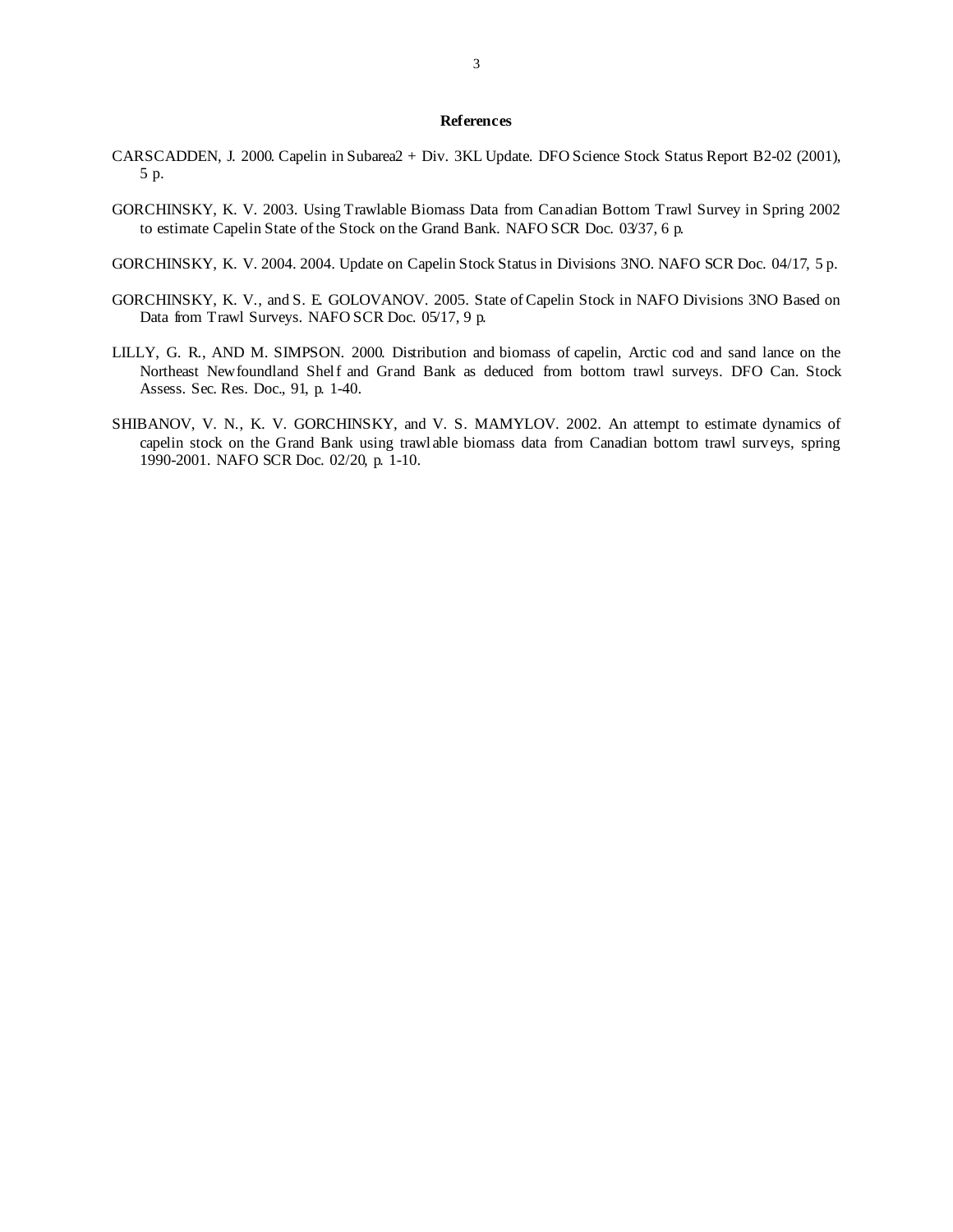| Year         |     | BGR CAN CUB DDR |        |    | ISL   | IRL      | JPN  |                                |                  |     |                  | NOR POL E/PRT ROM E/ESP RUS |             | <b>Total</b>     | <b>TAC</b>       |
|--------------|-----|-----------------|--------|----|-------|----------|------|--------------------------------|------------------|-----|------------------|-----------------------------|-------------|------------------|------------------|
| 1970         |     |                 |        |    |       |          |      |                                |                  |     |                  |                             |             | $\boldsymbol{0}$ |                  |
| 1971         |     |                 |        |    |       |          |      |                                |                  |     |                  |                             | 750         | 750              |                  |
| 1972         | 166 |                 |        |    |       |          |      |                                |                  |     |                  |                             | 20598       | 20764            |                  |
| 1973         |     | 1658            |        |    |       |          |      | 41293                          | 203              |     |                  |                             | 83721       | 126875           |                  |
| 1974         |     | 3698            |        |    |       |          |      | 43682                          |                  | 500 |                  |                             | 4016 48855  | 100751           | 148000           |
| 1975         |     |                 |        |    | 15814 |          |      | 2734 37477 4306                |                  |     |                  |                             | 3748 67704  | 131783           | 180000           |
| 1976         |     | 311 5233        |        |    |       | 8839 230 |      | 5007 23178 3778                |                  |     |                  |                             | 63610       | 110186           | 180000           |
| 1977         |     |                 | 36 700 |    | 2994  |          |      | 3746 21499                     | 401              |     |                  |                             | 17322       | 46698            | 200000           |
| 1978         |     |                 |        | 56 | 116   |          | 665  | 4237                           | $\boldsymbol{7}$ |     | $\boldsymbol{7}$ |                             | 119         | 5207             | 200000           |
| 1979         |     |                 |        |    |       |          |      |                                |                  |     |                  |                             |             | $\boldsymbol{0}$ | $\boldsymbol{0}$ |
| 1980         |     |                 |        |    |       |          |      |                                |                  |     |                  |                             |             | $\bf{0}$         | $\boldsymbol{0}$ |
| 1981         |     |                 |        |    |       |          |      |                                |                  |     |                  |                             |             | 0                | $\boldsymbol{0}$ |
| 1982         |     |                 |        |    |       |          |      |                                |                  |     |                  |                             |             | 0                | $\boldsymbol{0}$ |
| 1983         |     |                 |        |    |       |          |      |                                |                  |     |                  |                             |             | $\boldsymbol{0}$ | $\boldsymbol{0}$ |
| 1984         |     |                 |        |    |       |          |      |                                |                  |     |                  |                             |             | $\boldsymbol{0}$ | $\boldsymbol{0}$ |
| 1985         |     |                 | 3      |    |       |          |      |                                |                  |     |                  |                             |             | 3                | $\boldsymbol{0}$ |
| 1986         |     |                 |        |    |       |          |      |                                |                  |     |                  |                             |             | 0                | $\boldsymbol{0}$ |
| 1987         |     |                 |        |    |       |          | 793  |                                |                  |     |                  |                             | 14          | 807              | 10000            |
| 1988         |     |                 |        |    |       |          | 1395 | 1094                           |                  |     |                  |                             | 4738        | 7227             | 15000            |
| 1989         |     |                 |        |    |       |          | 2222 | 4085                           |                  |     |                  |                             | 3189        | 9496             | 28000            |
| 1990         |     |                 | 85     |    |       |          | 2054 | 8415                           |                  |     |                  |                             | 14076       | 24630            | 30000            |
| 1991         |     |                 | 118    |    |       |          |      |                                |                  |     |                  |                             |             | 118              | 30000            |
| 1992         |     |                 | 65     |    |       |          |      |                                |                  |     |                  |                             |             | 65               | 30000            |
| 1993         |     |                 | 3      |    |       |          |      |                                |                  |     |                  |                             |             | $\mathbf{3}$     | $\boldsymbol{0}$ |
| 1994         |     |                 |        |    |       |          |      |                                |                  |     |                  |                             |             | $\boldsymbol{0}$ | $\boldsymbol{0}$ |
| 1995         |     |                 |        |    |       |          |      |                                |                  |     |                  |                             |             | 0                | $\boldsymbol{0}$ |
| 1996         |     |                 |        |    |       |          |      |                                |                  |     |                  |                             |             | 0                | $\boldsymbol{0}$ |
| 1997         |     |                 |        |    |       |          |      |                                |                  |     |                  |                             |             | 0                | $\boldsymbol{0}$ |
| 1998         |     |                 |        |    |       |          |      |                                |                  |     |                  |                             |             | 0                | $\boldsymbol{0}$ |
| 1999         |     |                 |        |    |       |          |      |                                |                  |     |                  |                             |             | 0                | $\boldsymbol{0}$ |
| 2000         |     |                 |        |    |       |          |      |                                |                  |     |                  |                             |             | 0                | $\boldsymbol{0}$ |
| 2001         |     |                 |        |    |       |          |      |                                |                  |     |                  |                             |             | 0                | $\boldsymbol{0}$ |
| 2002         |     |                 |        |    |       |          |      |                                |                  |     |                  |                             |             | 0                | $\boldsymbol{0}$ |
| 2003         |     |                 |        |    |       |          |      |                                |                  |     |                  |                             |             | 0                | $\boldsymbol{0}$ |
| 2004         |     |                 |        |    |       |          |      |                                |                  |     |                  |                             |             | 0                | $\boldsymbol{0}$ |
| 2005         |     |                 |        |    |       |          |      |                                |                  |     |                  |                             |             | 0                | $\boldsymbol{0}$ |
| <b>Total</b> |     | 477 10625 1059  |        |    |       |          |      | 56 27763 230 20670 193375 8695 |                  | 500 | 7                |                             | 7764 338772 | 609993           |                  |

TABLE 1. Nominal catch and TAC of capelin in NAFO Div. 3NO (tons)

Note: TACs in 1974-1978 are merged for NAFO Div. 3LNO.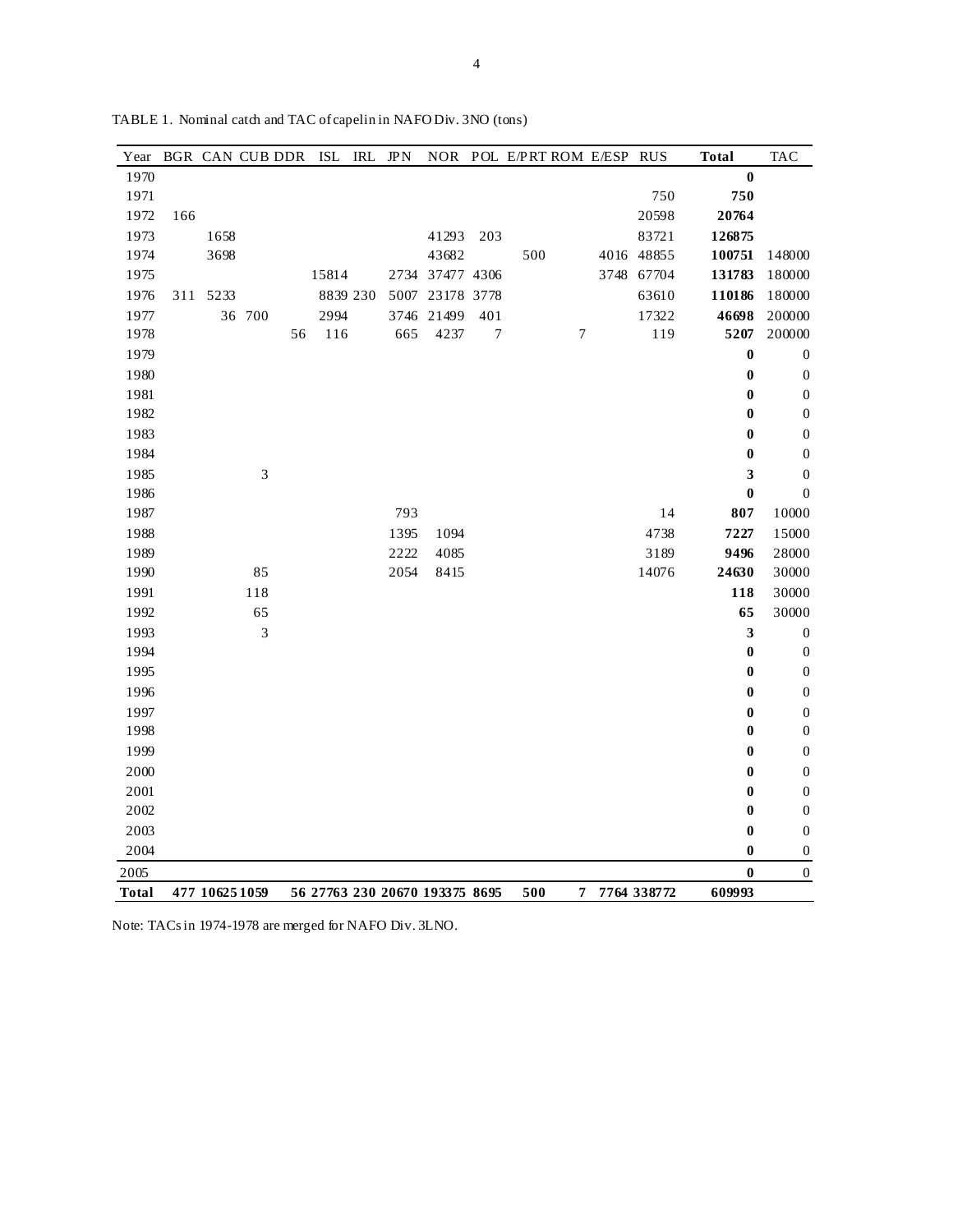| Year | <b>USSR 3LNO</b> | Canada 3NO | Year | USSR 3LNO | Canada 3NO     |
|------|------------------|------------|------|-----------|----------------|
| 1975 | $1050*$          |            | 1985 | 2200      | 212            |
| 1976 | 685*             |            | 1986 | 1491      | 494            |
| 1977 | $1000*$          |            | 1987 | 2161      | 229            |
| 1978 | 310              |            | 1988 | 3900      | 561            |
| 1979 | 483              |            | 1989 | 2455      | 28             |
| 1980 | $\boldsymbol{0}$ |            | 1990 | 3752      |                |
| 1981 | 109              | 223        | 1991 | 118       |                |
| 1982 |                  | 419        | 1992 |           | $\overline{4}$ |
| 1983 | 346              | 219        | 1993 | 315       |                |
| 1984 | 2880             | 85         | 1994 | 83        |                |

TABLE 2. Estimate of capelin stock according to the data of Russian and Canadian acoustic survey in 1975-1994 (thousand tons)

\* biomass of mature capelin in Divisions 3NO.



Fig. 1. Estimates of trawl biomass of capelin in Div. 3NO according to the data of Canadian spring surveys conducted in 1996-2005.



Fig. 2. Average catch  $(t/km^2)$  according to the data of Canadian spring surveys in Div. 3NO.